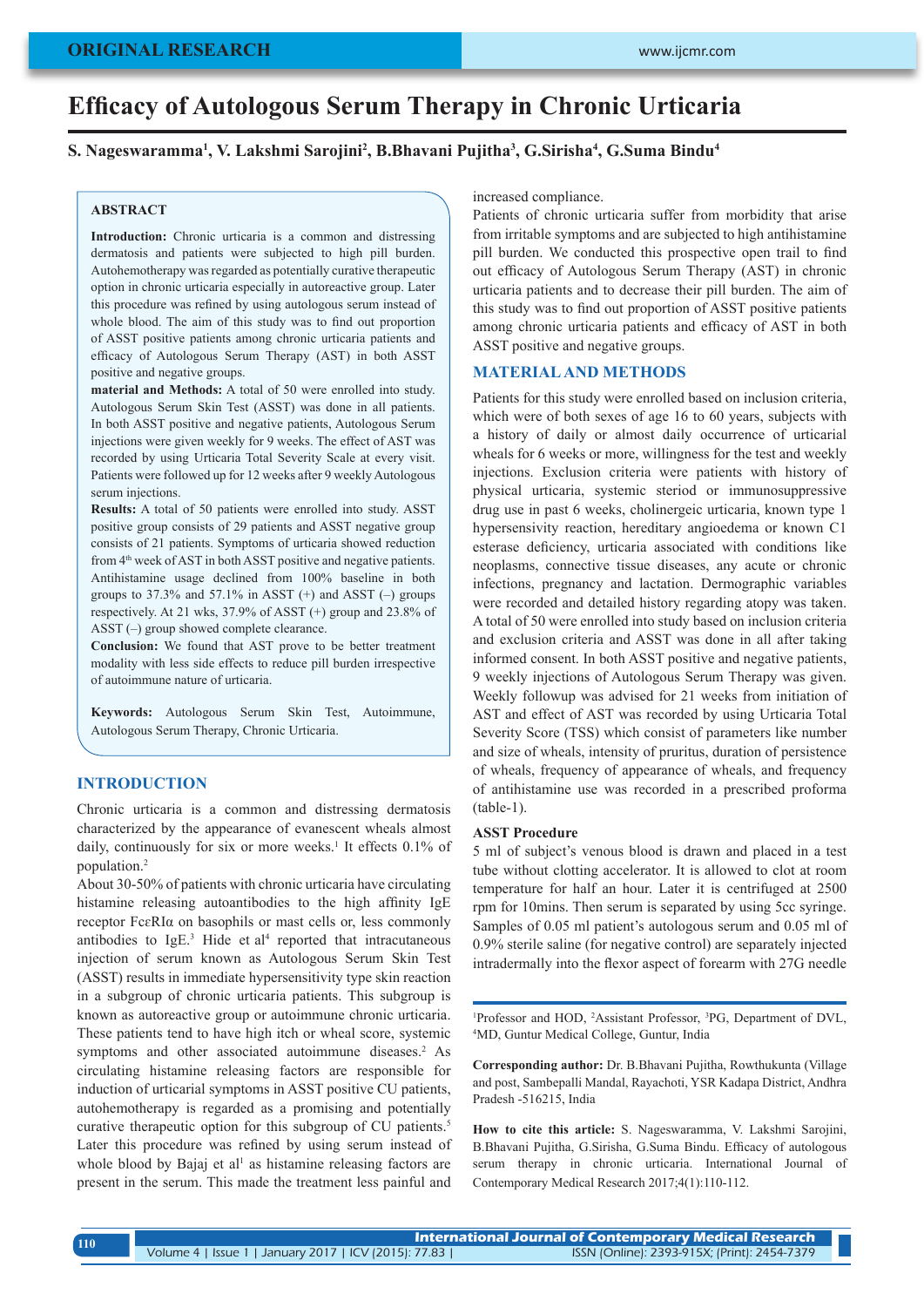| Parameter                      | <b>Scores</b> |                                                                                                     |                  |                    |
|--------------------------------|---------------|-----------------------------------------------------------------------------------------------------|------------------|--------------------|
|                                | 0             |                                                                                                     |                  | 3                  |
| Number of wheals               | None          | $\leq 10$                                                                                           | $11 - 50$        | >50                |
| Size of wheals                 | None          | $<1$ cm                                                                                             | $1-3$ cm         | $>3$ cm            |
| Intensity of pruritus          | None          | Mild                                                                                                | Moderate         | Severe             |
| Duration of persistence        | None          | <1 h                                                                                                | $1 - 12h$        | >12 h              |
| Frequency of appearance        | None          | <once a="" once="" or="" td="" week<=""><td>2-3 times a week</td><td>Daily/almost daily</td></once> | 2-3 times a week | Daily/almost daily |
| Frequency of antihistamine use | None          | <once a="" once="" or="" td="" week<=""><td>2-3 times a week</td><td>Daily/almost daily</td></once> | 2-3 times a week | Daily/almost daily |

| Age                           | <b>Males</b> | <b>Females</b> |  |  |
|-------------------------------|--------------|----------------|--|--|
| 16-30 yr                      |              |                |  |  |
| $31-45$ yr                    |              |                |  |  |
| $46 - 60$ yr                  |              |                |  |  |
| Table-2: Age-sex distribution |              |                |  |  |

| Sex                                       | $ASST (+)$ | $ASST(-)$ | <b>Total</b> |  |
|-------------------------------------------|------------|-----------|--------------|--|
|                                           | group      | group     |              |  |
| Males                                     |            |           | 16           |  |
| Females                                   | 18         |           | 34           |  |
| Total                                     | 29         |           | 50           |  |
| <b>Table-3:</b> Based on sex distribution |            |           |              |  |

| Week                                                               | $(Mean) TSS ASST (+)$ | (Mean) TSS ASST (-) |  |  |
|--------------------------------------------------------------------|-----------------------|---------------------|--|--|
| <b>Baseline</b>                                                    | $12.2(100\%)$         | $11.3(100\%)$       |  |  |
| $4th$ week                                                         | $11(90.1\%)$          | $10.7(94.6\%)$      |  |  |
| $6th$ week                                                         | $8.8(72.1\%)$         | $9.6(84.9\%)$       |  |  |
| $9th$ week                                                         | $6(49.1\%)$           | $8.5(75.3\%)$       |  |  |
| $21st$ week                                                        | $3.8(31.2\%)$         | $6.3(55.7\%)$       |  |  |
| Table-4: Mean TSS in ASST +ve and -ve patients at $0, 4, 6, 9, 21$ |                       |                     |  |  |
| weeks                                                              |                       |                     |  |  |

with a gap of at least 3cm between the injection sites. Areas known to have been involved in spontaneous wheals in the last 24hrs will be avoided. Wheal and flare response measured after 30 mins. A positive test is defined as a red serum induced wheal with a diameter of 1.5 mm or more than that caused by adjacent saline induced response at 30 mins.

## **Autologous serum therapy**

After the ASST is done, all the patients irrespective of the results Autologous serum therapy will be given. 2.5 ml of patient's own serum will be injected deep intramuscularly with a 22G needle. AST is given weekly, each time on alternate buttocks for 9 weeks

#### **Disease assessment**

Disease assessment was done by Urticaria Total Severity Score (TSS) which consist of parameters like number and size of wheals, intensity of pruritus, duration of persistence of wheals, frequency of appearance of wheals, and frequency of antihistamine use. Six separate parameters of disease activity and severity were recorded on a 0-3 scale [Table 1] at baseline (0 week), end of treatment (9 weeks) and follow-up (21weeks). Based on these, a 0-18 total severity score (TSS) was generated and overall disease severity classified as clear  $(TSS = 0)$ , mild (TSS - 1-6), moderate (TSS -7-12) or severe (TSS -13-18).



Baseline 4th week 6th week 9th week 21st week **Figure-1:** Trend of fall of Mean TSS in ASST (+) and ASST (-) group

# **STATISTICAL ANALYSIS**

Microsoft excel 2007 was used for statistical analysis and making graphs. Descriptive statistics like mean and percentages were used for interpretation of data. *P* < 0.05 was fixed as the limit for significance of differences. *P* value was calculated using paired 't' test

## **RESULTS**

A total of 50 patients were enrolled into study. 34 were females and 16 were males (tables-2,3). These 50 patients were divided into ASST positive and negative groups based on Autologous serum skin test. ASST positive group consists of 29 (58%) patients of which, 18 were females and 11 were males. ASST negative group consists of 21 (42%) patients of which, 16 were females and 5 were males. The median age of ASST (+) group and  $(-)$  group was 26 years (range  $17 - 60$ years) and 27 years (range 18- 50 years) respectively. The duration of urticaria ranged from 2 mon to 10 years in ASST  $(+)$  and 8 mon – 7 years in ASST (–) group. A positive history of atopy was present in 21 patients in ASST (+) group and 15 in ASST (–) group. Antihistamine usage declined from 100% baseline in both groups to  $37.3\%$  and  $57.1\%$  in ASST (+) and ASST (-) groups respectively at the end of the study. Symptoms of urticaria showed reduction from  $4<sup>th</sup>$  week of AST in both ASST (+) and  $(-)$  group. At  $4<sup>th</sup>$  week TSS in ASST  $(+)$  and ASST  $(-)$  group was 90.1% and 94.6% respectively. At  $6<sup>th</sup>$  week TSS was 72.1% and 84.9% in ASST (+) and ASST (–) groups respectively. The fall in TSS at  $9<sup>th</sup>$  week in ASST (+) and ASST (-) groups was 50.9% and 24.7% respectively. Over next 12 weeks TSS continued to